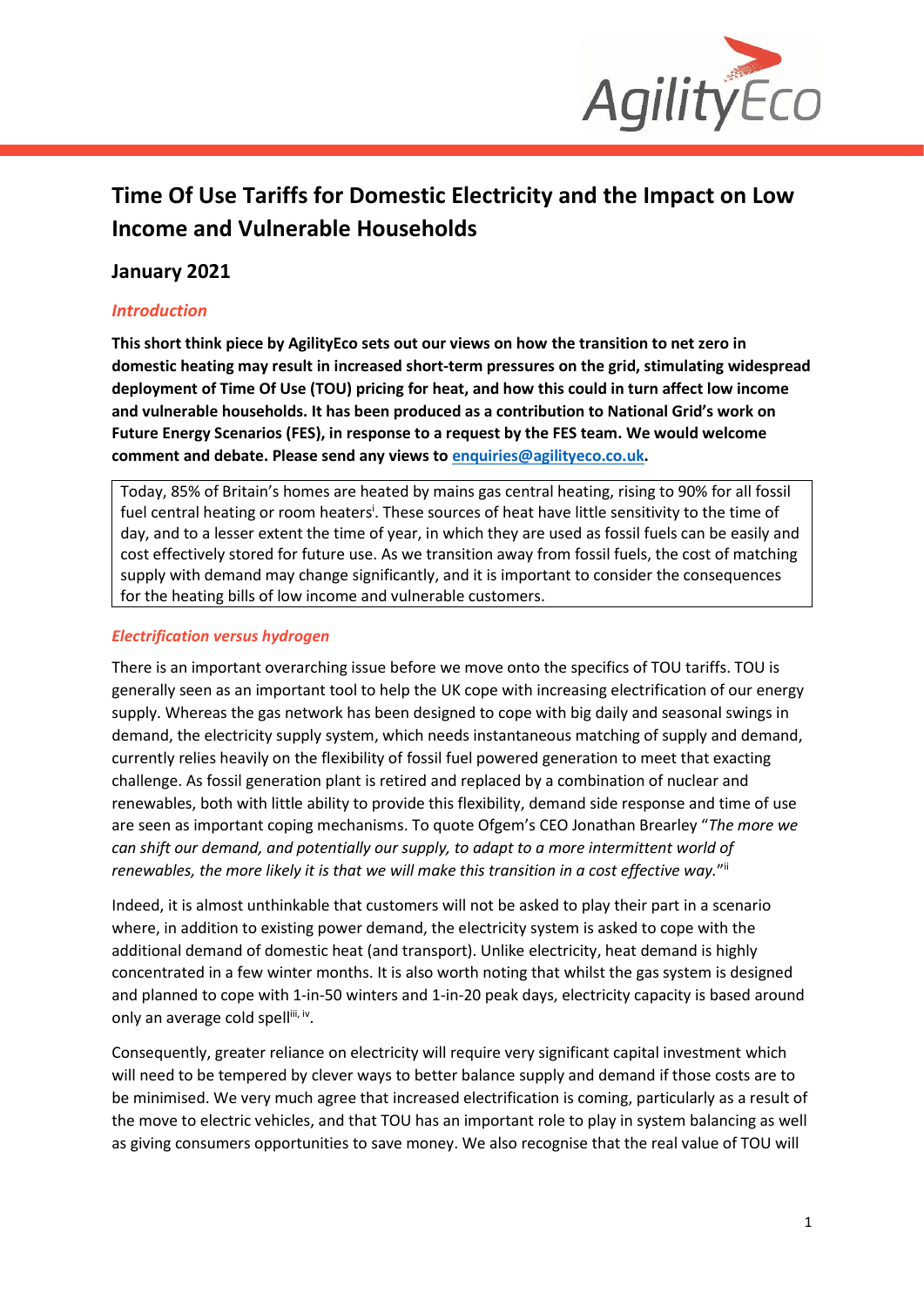

only be seen if there is significant take up of these tariffs; if they are only adopted by a small number of users the resulting impact on the ability to balance the system will be commensurately small.

The point we believe must always be injected into any discussion on electrification is that with heat, the jury is very much still out on whether the answer is electricity, hydrogen or quite possibly some combination of both. This is recognised by commentators including the Government in its Energy White Paper which says "*by the mid-2030s we expect all newly installed heating systems to be lowcarbon or to be appliances that we are confident can be converted to a clean fuel supply"* and "*Electric heat pumps and hydrogen, green gas and shared heat networks all have their part to play. So, while we are clear on the eventual outcome, we will be flexible in how we achieve it, always*  looking for the most cost-effective, consumer-friendly approach and open to innovative solutions".<sup>v</sup>

While most of the strategic analysis takes this line, some more frontline Government policy developments seem to assume that the future of heat is electrification and deployment of heat pumps. Although we fully understand the desire to start leading the essential drive to reduce the UK's carbon emissions, the country really must not sleepwalk into a future that just writes off all the investment we have made in our gas system or the huge benefits in flexibility we gain from it. Such a write off of gas infrastructure would also mean accepting the intermittency of zero carbon electricity generation and the current lack of a cost-effective seasonal electricity storage solution, as well as spending the many billions of pounds needed to establish a fully de-carbonised electricity system.

So, our plea is let's have the debate about the pros and cons of mechanisms such as TOU tariffs in terms of electricity continuing to be an important part of our energy supply which will require careful cost control. Not a debate where we assume the UK will be all electric and where we need every possible weapon in our armoury to try and cope with the downsides that will inevitably result.

#### *Having got that off our chest ….*

Back to the exam question. AgilityEco's view is that TOU tariffs have both considerable potential advantages but also pose significant risks to low income and vulnerable households if not taken forward in the right way. White and Sintov's 2019 US study found that "*TOU … disproportionately increases bills for households with elderly and disabled occupants, and [results in] worse health outcomes for households with disabled and ethnic minority occupants than those for non-vulnerable*  counterparts"<sup>vi</sup>.

We see these risks arising principally because vulnerable customers:

- may not get the assistance they require to be able to afford the smart home automation and battery and heat storage technologies that will provide essential underpinning of TOU tariffs or the help and guidance they may need to make the best use of those technologies;
- are likely to spend more time in their home and have less scope to use electricity off peak. This would particularly be the case for elderly or infirm householders requiring adequate heat at constant levels if that heat were electric. Use of heat is very different to the ability to turn on a washing machine at a different time of the day or remembering to turn off lights. Consideration also needs to be given to the possibility of a further wave of the current Covid-19 virus, or the arrival of a new virus, resulting in more lockdowns and the need for the most vulnerable to shield at home. In addition, it seems likely that we will see permanent changes in work patterns with more people working from home. All of these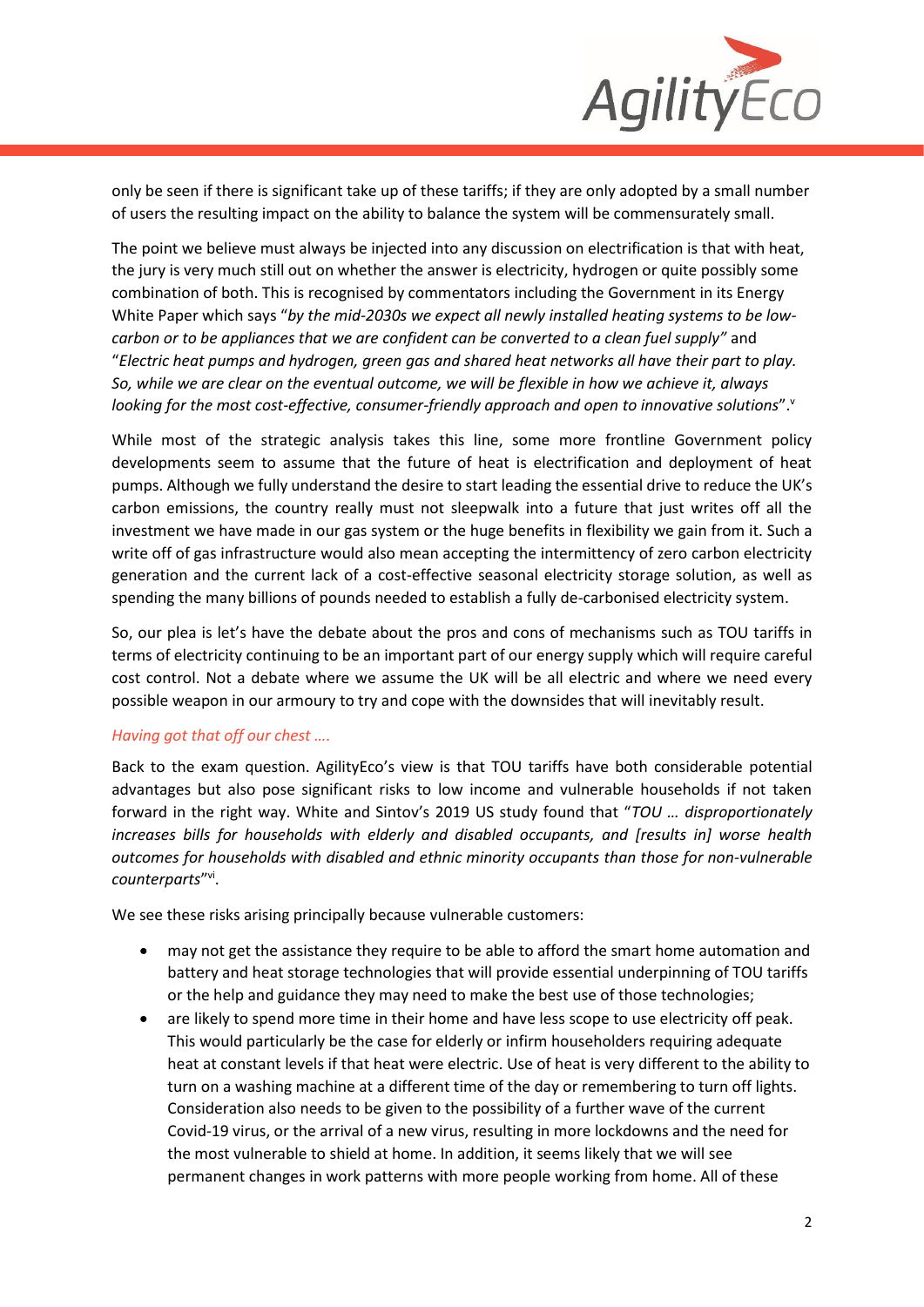

issues around how people use their homes in the future must be central to work on design of TOU tariffs;

- live in the least energy efficient homes. 88% of fuel poor households live in the worst D-G rated housing and 31% are in E-G<sup>vii</sup>, which consequently have the highest heat demand and the least ability to retain heat (compared to 58% and 22% respectively for non fuel poor households). This makes them, therefore, least able to be flexible in the timing of heat use in order to maintain a comfortable living environment. Homes with the highest heat demand and least flexibility in when heat is used to maintain an adequate temperature will clearly be the least able to mitigate the cost of disadvantageous TOU tariffs;
- may be lured into TOU deals through upfront incentives such as cashback but find that longer term they face extra costs not savings;
- may find that if they don't take up time of use tariffs, other wealthier customers are paying less because of their ability to make best use of TOU tariffs and that they are consequently bearing a greater share of the costs of the system.

To counteract these and other risks we believe that the design of TOU tariffs, and the policies and support that sit around them, should factor in the following:

- any major roll out of TOU tariffs should be supported by a Government programme that ensures that those most in need have the necessary automating technologies in their homes as well as battery storage when this is ready to be deployed at scale. Accompanying support and advice on use will be essential as will a broad programme of education and awareness.
- acceleration of the roll out of smart meters in the homes of vulnerable customers should happen before TOU tariffs are introduced as smart meters will be a key enabler in allowing those households to benefit from TOU.
- how the peak period is defined is likely to be critical, e.g.a 1500 to 2100 peak could have quite different outcomes to a 1600 to 2000 peak. The likely outcomes for vulnerable customers should be carefully considered.
- vulnerable customers should have a form of bill protection whereby they do not face excessive costs because they are unable to benefit from TOUs. The Government's Warm Home Discount scheme already provides a well understood form of targeted support for those struggling with high energy bills and could be extended.
- while opt out systems for TOU tariffs will inevitably generate much larger numbers of participants and therefore greater benefits in terms of system balancing, they should only be permitted if there are sufficient protections for vulnerable customers. As with switching suppliers, it is likely to be many of the most vulnerable customers who again fail to actively engage with the energy market.
- other choices around the type of TOU tariff will also be critical. For instance, it seems likely that any form of critical peak pricing, whereby there is very high pricing for a limited number of peak events, could have a much more damaging impact on vulnerable households outside of the tariff than, say, an introverted tariff with lower prices in the middle of the day.
- vulnerable customers should be given clear advice on the pros and cons of TOU tariffs including the likely long-term costs and savings. This advice will best be delivered through independent sources who will be able to help steer customers through what is likely to be a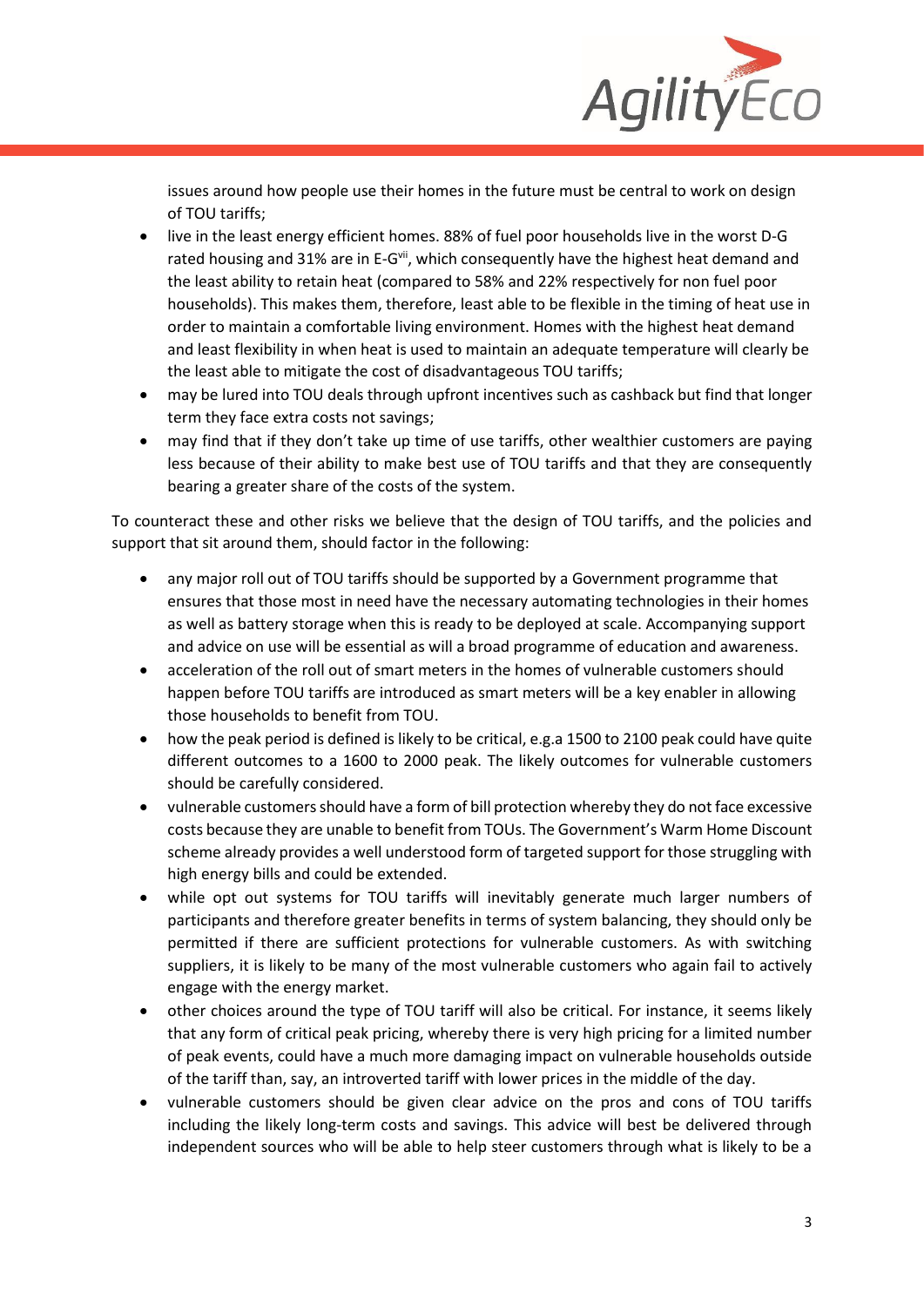

competitive market. Organisations like ourselves already have experience of doing this with tariff switching in the current market.

• support for home energy efficiency improvements should continue to be provided to low income and vulnerable households. Improving the thermal efficiency of homes is an essential no regrets action whatever the form of heating or billing with significant savings to the customer and reductions in carbon emissions. The Government's commitment to extending the Energy Company Obligation to 2026 should be accompanied by an increase in the budget.

A final thought on how TOU tariffs might work. Our concerns about electrification of heat, including whether the most vulnerable will be able to avoid peak time use, could be seen as an argument for a separate 'heat meter'. That could facilitate two forms of tariff, a flat tariff for heat and a TOU tariff for other consumption. In theory that could provide the sort of protection for low income households that we are anxious to see. In practice it would come with a number of downsides: extra cost and complexity around billing and customer service; finding space for a second meter; and blunting of price signals designed to save energy and carbon or encourage battery storage - important even for those who struggle with energy bills.

Given that a separate heat charge will have to find its own pricing level, having two meters may well be the wrong solution to the problems faced. But we put it forward as an example of the sort of careful examination of choices that is going to be needed if we move to extensive use of TOU tariffs and want the best outcomes for the most vulnerable households.

#### *In summary*

- **AgilityEco believes greater electrification is coming and that TOU tariffs could have an important role to play in reducing carbon and consumer bills.**
- **But there are significant risks from TOU for vulnerable groups and preventing those risks from materialising needs to be at the forefront of tariff design. We have pointed out some practical steps that can be taken and there are no doubt others.**
- **TOU tariffs will not be a panacea for the extra costs and reduced flexibility that comes from electric heat over gas. The big issue to resolve is the UK's heat strategy in terms of electric supply, hydrogen or both.**

vi White and Sintov – Health and Financial Impacts of Demand-Side Response Measures Differ Across Sociodemographic Groups (Nature Energy article, 2019)

<sup>&</sup>lt;sup>i</sup> English Housing Survey 2018 Energy Report [\(https://www.gov.uk/government/statistics/english-housing-survey-2018](https://www.gov.uk/government/statistics/english-housing-survey-2018-energy-report) [energy-report\)](https://www.gov.uk/government/statistics/english-housing-survey-2018-energy-report)

ii Ofgem's Vision for a Net Zero Future ([https://www.ofgem.gov.uk/publications-and-updates/ofgem-s-vision-net-zero](https://www.ofgem.gov.uk/publications-and-updates/ofgem-s-vision-net-zero-future)[future](https://www.ofgem.gov.uk/publications-and-updates/ofgem-s-vision-net-zero-future) )

iiiiii <https://www.nationalgrid.com/uk/gas-transmission/document/133411/download>

iv

https://www.nationalgrideso.com/sites/eso/files/documents/15060\_NG\_SO\_Winter\_Outlook\_2018\_AW07\_FINAL%202.p df v

[https://assets.publishing.service.gov.uk/government/uploads/system/uploads/attachment\\_data/file/943807/201214\\_BEIS](https://assets.publishing.service.gov.uk/government/uploads/system/uploads/attachment_data/file/943807/201214_BEIS_EWP_Command_Paper_LR.pdf)\_ [\\_EWP\\_Command\\_Paper\\_LR.pdf](https://assets.publishing.service.gov.uk/government/uploads/system/uploads/attachment_data/file/943807/201214_BEIS_EWP_Command_Paper_LR.pdf)